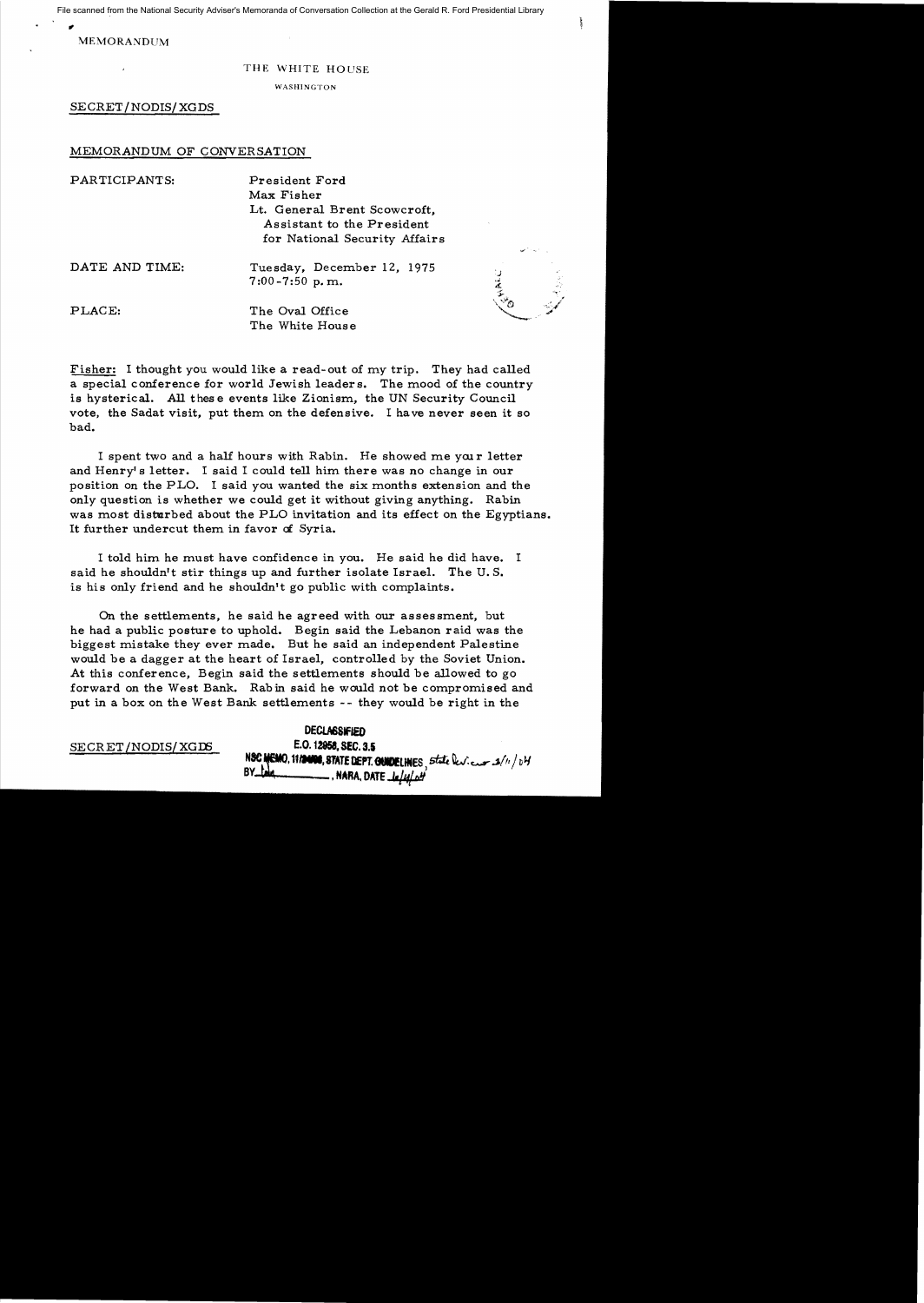## SECRET/NODIS/XGDS -2-

..

midst of Arab settlements. He told me that the right was deliberately stirring this up to embarrass him. He has intense political pressure on him.

The President: We don't anticipate any problems here, except getting the \$2.3 billion through the Congress.

Fisher: He said Henry had sort of given a commitment on the Security Council. I told him that was not so and Dinitz had read something which was not there. I think the key to the whole thing is the Palestinian situation.

The President: Does he have any suggestions? I saw that give Cabinet members thought Israel should talk to the Palestinians if they would recognize Israel.

Fisher: They have to face this eventually, but it is probably too much to face overnight. We can't push them into it, but I think it is the most important issue and I think it is being recognized as such more and more. Rabin is much more self-assured now.

The President: I noticed that on his last visit.

Fisher: Begin spoke very highly of you. He had a good impression of his meeting with you.

Anyway, they all felt terribly isolated and upset.

The President: I guess I can see how they might have a different perspective. But were tough on the Zionism resolution, we did our best on UNDOF, and vetoed the terrorism one. They shouldn't feel isolated.

Fisher: You know how they are -- like Henry is as a person. It is a national trait.

In the evolution of the Palestinian issue, speak frankly to Rabin on this issue, in terms of the future. I had a good visit with them and I think I quieted it down.

With respect to the American [Jewish] community, we need to do something too. There is a perception that you have written off the Jewish vote. I have a couple of ideas, but I would think it out more. In '72 the Jewish press came in to the Oval Office for an interview.

SECRET/NODIS/XGDS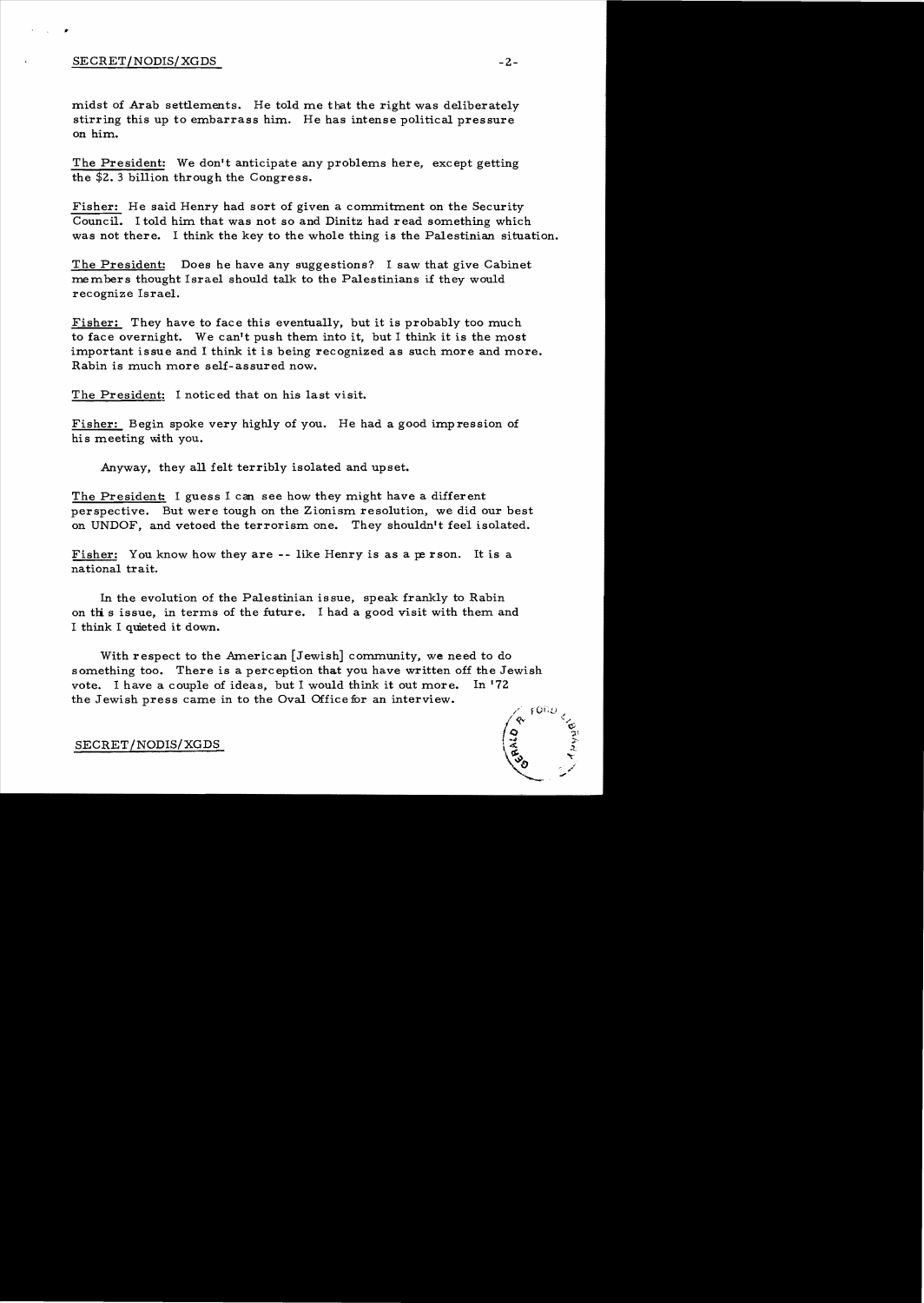The President: I think we can work something out. Propose something.

Fisher: O. K. It can't look contrived, but we have to put things into proper perspective.

> coño **CONSO**

SECRET/NODIS/XGDS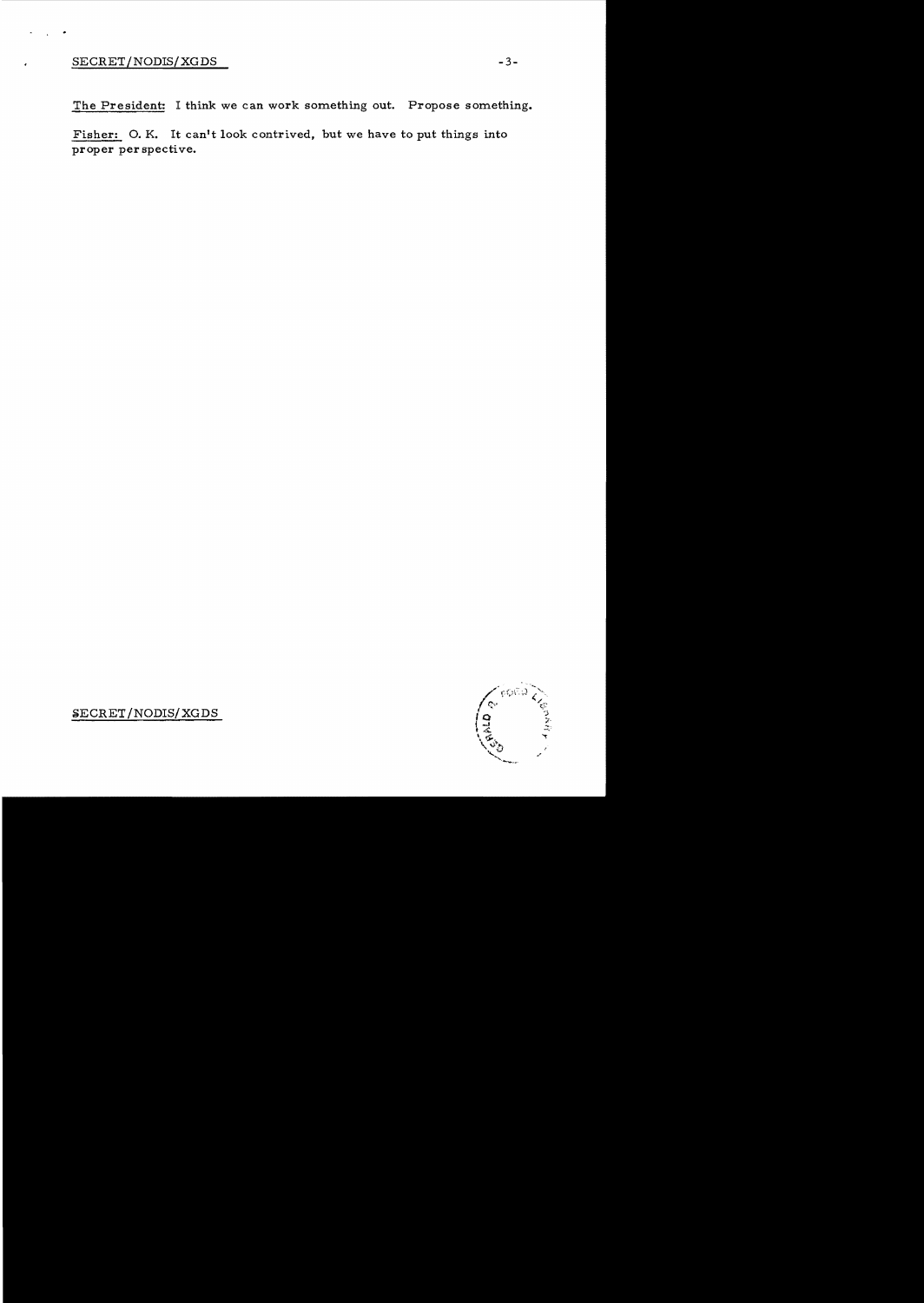P/ May Fisher  $1222225$ F & that you muld let a need and of my tip. They had eviled a per coup of coastel Joinsh broken. ensuite bise Zimma, the Ulisc with, Salat myt put Chen on chprusin. I have never seen et <u>sa boule</u> Lepont 2 et his affention. He showed me your ok's letter. I said out I will tell him there unos mos change un anos poettión on c Phd. If soil you counted a 6 min 1 terrior + c sub problem à text circuit de comment et ce part à partir uros e effectose e Roos E. So factores invident Chen informed Syrian I told hun he won't have confidence in your he said the clid have. I fait he shouldn't stri trong up & further realate his F. US is ter one, proud & his shouldnot go public where plants On a sittlements, he said be agreed without assument, but he had pulling portous to expect. Bequino finds Whoma rand was a baggest ministate. un im wind . But he said an edfect Palestine remail des ce dagger est chront et controlle le c S d. Obtline emp. Bycan don't titlements as Bank settlements - they und he sight man mulphp ander settlements, He told une that inglet was deleterately straing this in to inchasine bin. He has interes physical pressure on P ces dont articipate on portema mai, except  $pulting = 2.3$  then  $e^{i\ln\frac{1}{2}}$ . NSC MEMO, 11/24/98, STATE DEPT. GUIDELINES, State lev. cur 3/11/04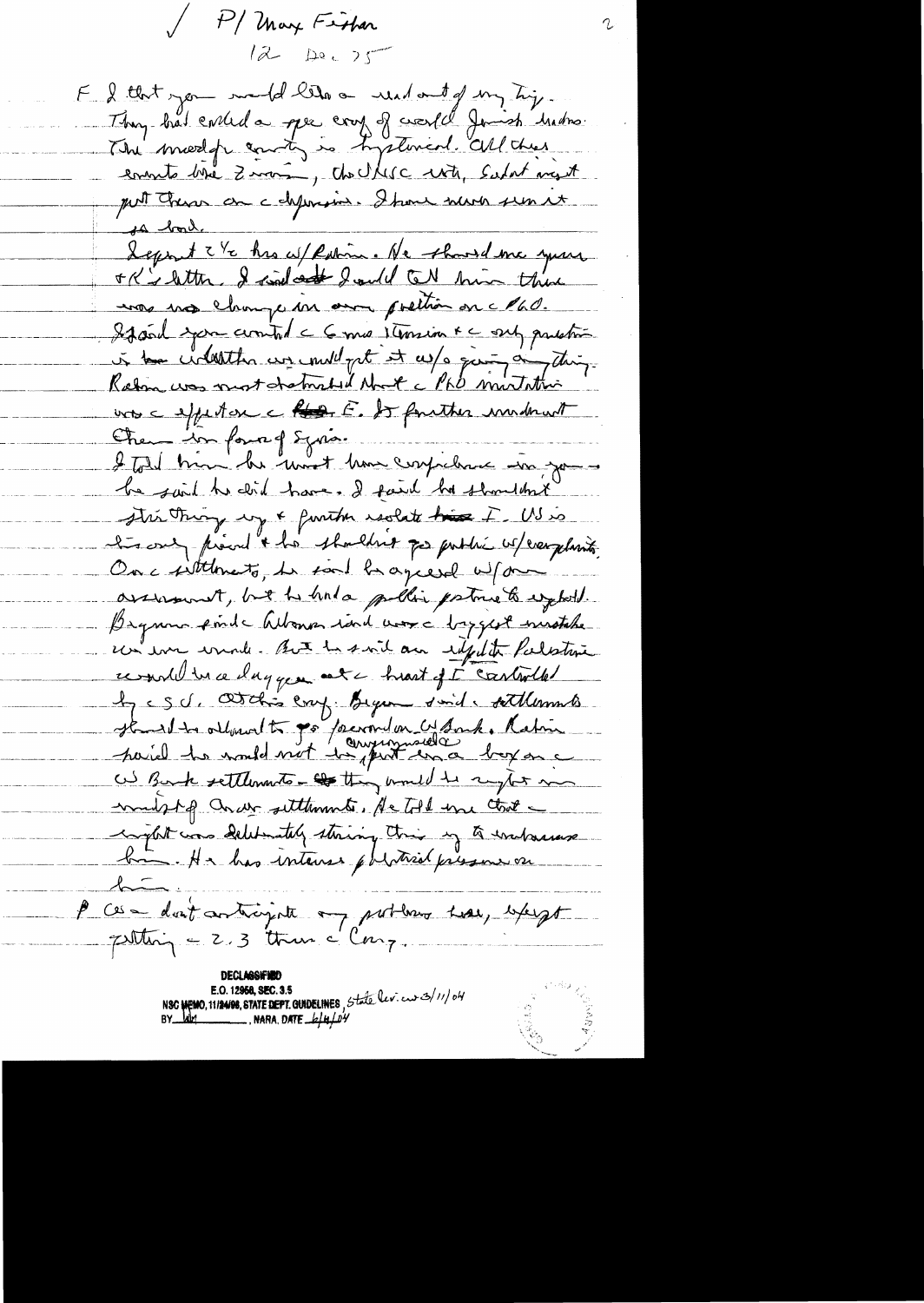E Ne doid Khal sort of gener a contribar had read something which not there. I think a huy to a whole thing is a Pala ait. P Paro he have any pag? I tour 5 count meander that I should take & Pales if they would  $\mu_{\text{top}}$ E They have be feel this wanterly, but it just to much to fariour englist. We could just thou water at but getrich it a worst map. were 4 think it hig recog or such more more Rabin is much none felparenaed mer P Instinct that on his last next E Beginne spoke every important you the had a posse miguession of sutgin / 1 million isolated a system le dépares dans se dans et vigét huisa dif perspective but we want trap on Emmera dition tratan U141) ot, + Vetode transin one They shouldn't full restated F & Ban-how they are - We K is as grown Itisce moltomate to contribution of c Pales was passe from the famin on this wave, in terms of fature. Loner W/regard to OS commonly we need to do soulthing too There is a ferrytime go a compte of eiles, but I cover to trink it out Encre l'Infant, du Junior priso connu en bos toc adoptu fa on interesse Put think we can work something out Peppe